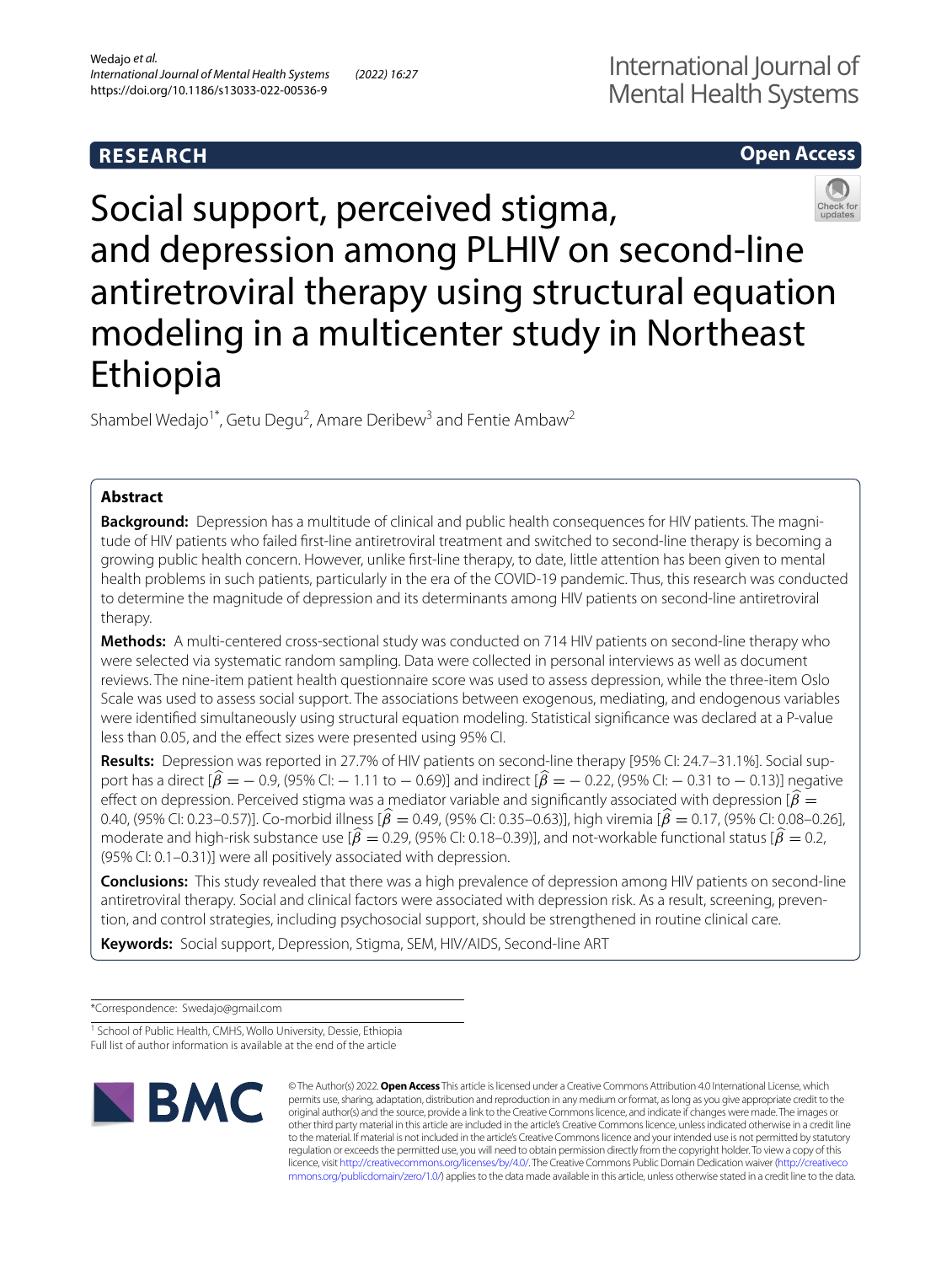## **Introduction**

Globally, 27.5 million people living with HIV (PLHIV) have accessed antiretroviral therapy (ART) by the end of 2020 [[1](#page-8-0)]. However, currently, the magnitude of HIV patients on second-line antiretroviral therapy is becoming a growing public health concern. A considerable number of patients worldwide had experienced frst-line treatment failure and switched to second-line antiretroviral treatment [[2\]](#page-8-1). In Ethiopia, the proportion of people living with HIV on second-line antiretroviral therapy is also a rising issue; according to a systematic review, 15.9% (11.6–20.1%) of PLHIV had failed their frst-line regimen [[3](#page-8-2)]. Treatment failure is characterized by a worsening of HIV clinical symptoms while on antiretroviral treatment, and those patients will be switched to second-line antiretroviral therapy [[4](#page-8-3)].

PLHIVs are disproportionately affected by mental health problems [[5\]](#page-8-4)."Depression is a common mental health problem characterized by sadness, loss of interest or pleasure, feelings of guilt or low self-worth, disturbed sleep or appetite, feelings of tiredness, and poor concentration" [[6](#page-8-5)]. According to the Ethiopian national health survey, the prevalence of depression in the general population was 9.1% (95CI%: 8.39–9.9%) [[7](#page-8-6)]. In contrast, a systematic review conducted in Ethiopia revealed that the pooled prevalence rate of depression in PLHIV on frst-line antiretroviral was 36.65% (25.48, 47.82%) [\[8](#page-8-7)]. Furthermore, in the era of the COVID-19 pandemic, PLHIVs not only have a higher risk of severe illness [[9\]](#page-8-8), but they also may have an increased risk of depression, which is associated with stress, social isolation, and stigma [\[10](#page-8-9)].

Depression and HIV infection have a bidirectional relationship [[4\]](#page-8-3). Depression can result in worsening HIV-related treatment outcomes and compromise the overall quality of life, including poor medication adherence, immunological failure, and the development of severe opportunistic infection. Consequently, increase the chance of subsequent treatment failure and the development of drug-resistant strains. Depression can also raise the likelihood of substance abuse and other highrisk behaviors including the risk of HIV acquisition [\[11](#page-9-0)]. Similarly, HIV infection causes depression as a result of coping with the diagnosis, worsening clinical symptoms, stigma, social rejection, co-existing poverty, and the adverse efects of certain antiretroviral medications [\[4](#page-8-3)].

Even though HIV and depression are linked, very little is known about the magnitude of depression among HIV patients who were receiving second-line antiretroviral therapy, especially during the COVID-19 pandemic. Besides, some symptoms of depression and HIV are mimicked; consequently, depression in PLHIV might be under-recognized and under-treated.

The risk factors for depressive symptoms are interconnected, and most previous studies have used the univariate analysis method to address these issues. However, this method of analysis has limitations in terms of identifying the direct and indirect efects of covariates, as well as failing to account for measurement errors for latent constructs such as depression, social support, and internal and perceived stigma. Furthermore, factors which lead to depressive symptoms are heterogeneous, and local evidence is required for context-based decision making and intervention during the COVID-19 pandemic. Social distancing and other mitigation strategies in the prevention of COVID-19 have a considerable efect on social support and mental health problems [[12](#page-9-1)]. To mitigate COVID-19, HIV, and mental health issues, it is necessary to generate cultural and context-based evidence.

Hence, based on the above-identifed gaps, we conducted a multi-centered cross-sectional study to determine the magnitude of depression and to investigate the association between depression symptoms and socio-demographic, clinical, social support, and internal and perceived stigma among PLHIV on second-second antiretroviral therapy. To investigate such factors, the Structural Equation Model (SEM) was employed.

## **Methods**

## **Study setting**

This study was conducted in twenty public health facilities that currently provide second-line therapy in the eastern Amhara region, northeast Ethiopia. Of those facilities, six were hospitals, and fourteen were health centers. According to Ethiopia's national HIV/AIDS guideline, health centers having greater than 200 HIV patient loads are allowed to initiate second-line treatment. Eastern Amhara is a high-burden area in the region [\[13,](#page-9-2) [14\]](#page-9-3). Currently, 2332 PLHIV are attending the second-line program in the above health facilities.

In Ethiopia, the current standard second-line antiretroviral therapy consists of a combination of three ARV drugs (at least two of which are new to the patient); two Nucleoside Reverse Transcriptase Inhibitors (NRTIs) as a backbone; Lamivudine (3TC) and Abacavir (ABC), or Zidovudine (ZDV) or Tenofovir (TDF) and one protease Inhibitors (PIs); Lopinavir/ ritonavir (LPV/r) or Atazana-vir /ritonavir (ATV/r) [\[4,](#page-8-3) [15](#page-9-4)]. Those PIs drugs are safer, more efective in viral suppression, and have a lower risk of resistance [\[16,](#page-9-5) [17](#page-9-6)].

Moreover, all facilities use the same documentation and reporting system, and HIV data are handled by SMART care, ART registration/logbook/, and chronic ART follow-up form [\[15](#page-9-4)]. At every clinical visit, these registers are updated. PLHIV is currently scheduled every 3 months. Patients will be assessed for nutritional status,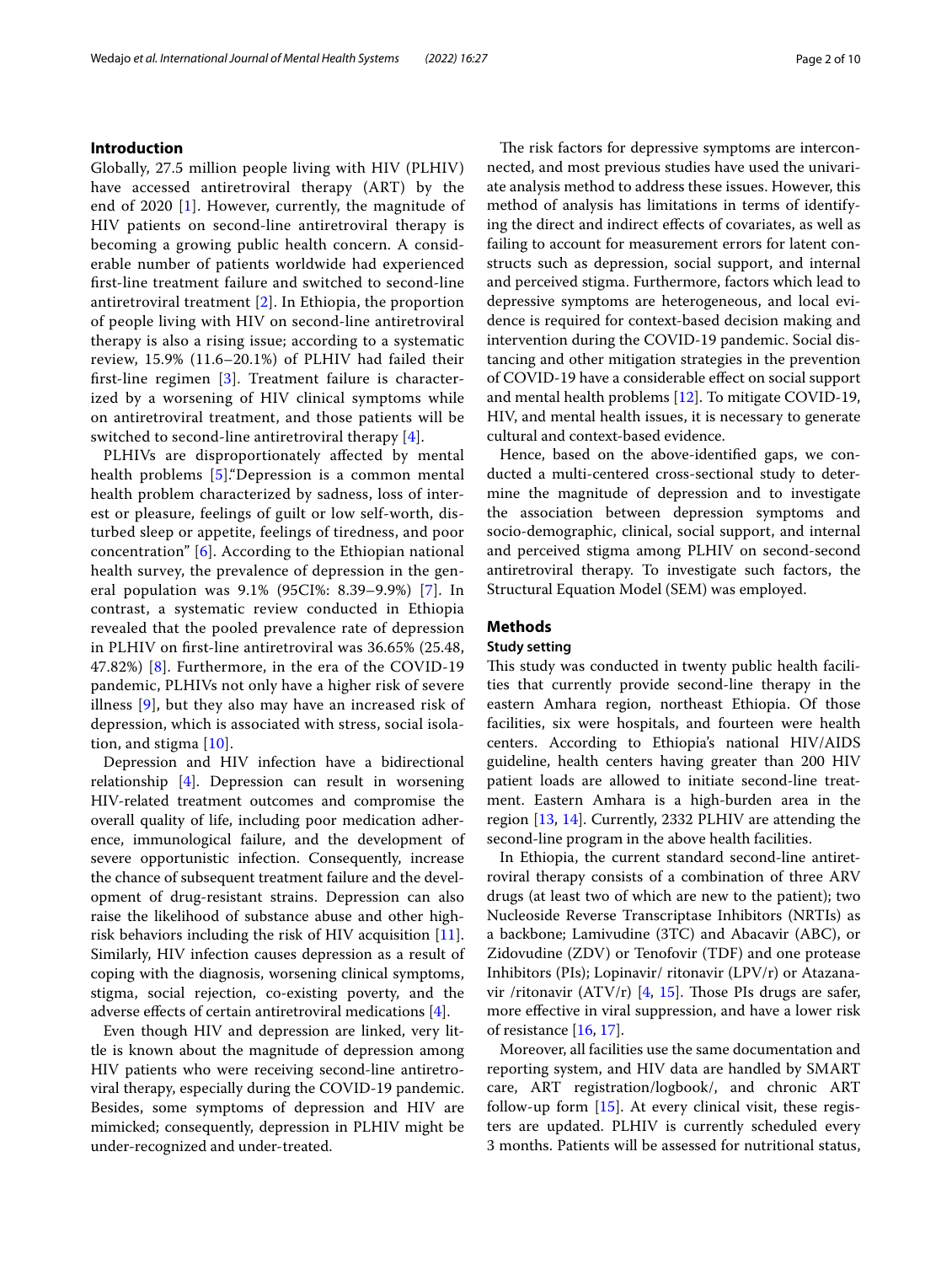opportunistic infections, medication adherence, drug side efects, and reflled with ART and other preventative medications at each appointment. Antiretroviral treatment success is monitored using clinical, immunological,

and viral load (VL) assessment, in which viral a load test is done after initiation of ART at 6 months, 12 months, and every 12 months and serves as a gold standard monitoring tool [[4,](#page-8-3) [15\]](#page-9-4).

#### **Study design and period**

A multi-centered cross-sectional study was conducted in the Eastern Amhara region, Northeast Ethiopia, from December 2020–to February 2021.

## **Source and study population**

HIV patients who were receiving second-line antiretroviral therapy and following their HIV care and treatment in the eastern Amhara region were considered a source population, whereas those who were available during the data collection period were considered a study population.

## **Variables and measurements**

The primary outcome variable in this study was depression, which was measured using the nine-item Patient Health Questionnaire (PHQ-9) [[18\]](#page-9-7). Each question requires participants to rate the frequency of a depressive symptom experienced in the two weeks before evaluation. The total score ranges from 0 to 27. The severity of depression symptoms was divided into fve categories: not depressed (5 points), mild depression (5–9 points), moderate depression (10–14 points), moderately severe depression (15–19 points), and severe depression (20–27 points). To determine the prevalence of clinical depression, patients having depression scores of ten or above were considered as having clinical depression. This PHQ-9 items depression screening tool was validated in the Ethiopian context [[19\]](#page-9-8).

Perceived and internalized stigma were measured by six and eight items on the HIV Stigma Scale [[20,](#page-9-9) [21](#page-9-10)]. Items were evaluated using a four-point Likert scale (strongly disagree, disagree, agree, and strongly agree), with higher scores indicating higher levels of stigma. The total score of the scale for PS and IS ranged from 6–24 and 8–32, respectively.

In this study, social support is expected to have a direct and indirect efect on depression, which was measured using the three-item Oslo Scale [\[22\]](#page-9-11). The Oslo Scale's total score ranges from 3 to 14, with the higher value indicating strong social support. For descriptive purposes, the social support scale was divided into three broad categories: "poor support" (3–8), "moderate support" (9–11), and "strong support" (12–14). For SEM analysis, the row social support score was used as a continuous scale.

The risk of substance use was measured using the WHO Alcohol, Smoking, and Substance Involvement Screening Test (ASSIST) (V.3.1), which consists of seven items for each of alcohol, khat use, and tobacco products [[23\]](#page-9-12). Participants were then classifed as having low, moderate, or high-risk substance use depending on their score.

The socio-demographic characteristics include age, sex, marital status, education level, independent source of income, and substance use. Similarly, the following patient clinical characteristics were included: Body mass index (BMI), functional status, WHO-clinical stage, viral load, medication adherence, and comorbidity (Fig. [1](#page-3-0)). An individual's comorbidity status was assessed using a selfreport method. Co-morbid NCDs are defned as a patient who has one or more of the following confrmed noncommunicable illnesses (NCDs): diabetes, cardiovascular disease, hypertension, and cancer. Medication adherence was assessed using a self-report method taken from the patient's medical records. Patients who were taking 95% of the prescribed antiretroviral medication were considered to have optimal adherence unless classifed as not having optimal medication adherence [\[15](#page-9-4)]. Patients with viral load measurements below 1000 copies/mL are considered as low viremia unless they have been classifed as having high viral load (high viremia) [[4](#page-8-3)]. Two criteria were used to classify CD4 cells. Healthy individual CD4 cell counts range from 450 to 1500. The risk of opportunistic infection begins in HIV patients when CD4 cell counts are less than 450. Hence, based on the above two concepts, 450 cells/mm3 was used to categorize the last CD4 cell measurement [[4,](#page-8-3) [15\]](#page-9-4).

#### **Sample size**

The basic rule of thumb for determining the minimum required sample size for structural equation modeling is 5 to 20 times the number of free parameters to be estimated in the hypothesized model [[24](#page-9-13)]. A 1:10 ratio of free parameters to be estimated to respondents was used to calculate the required sample size to meet the study's objectives. This implies that there should be ten responders for each free parameter in the hypothesized model. As a result, the required sample size was determined to be 670, based on the 67 parameters to be estimated based on the postulated model (Fig. [1\)](#page-3-0). The final sample size, after adding 10% for non-response, was computed as 737.

#### **Sampling procedure**

A systematic random sampling method was used to select the sample individuals. First, the sampling frame was secured in each facility by reviewing the updated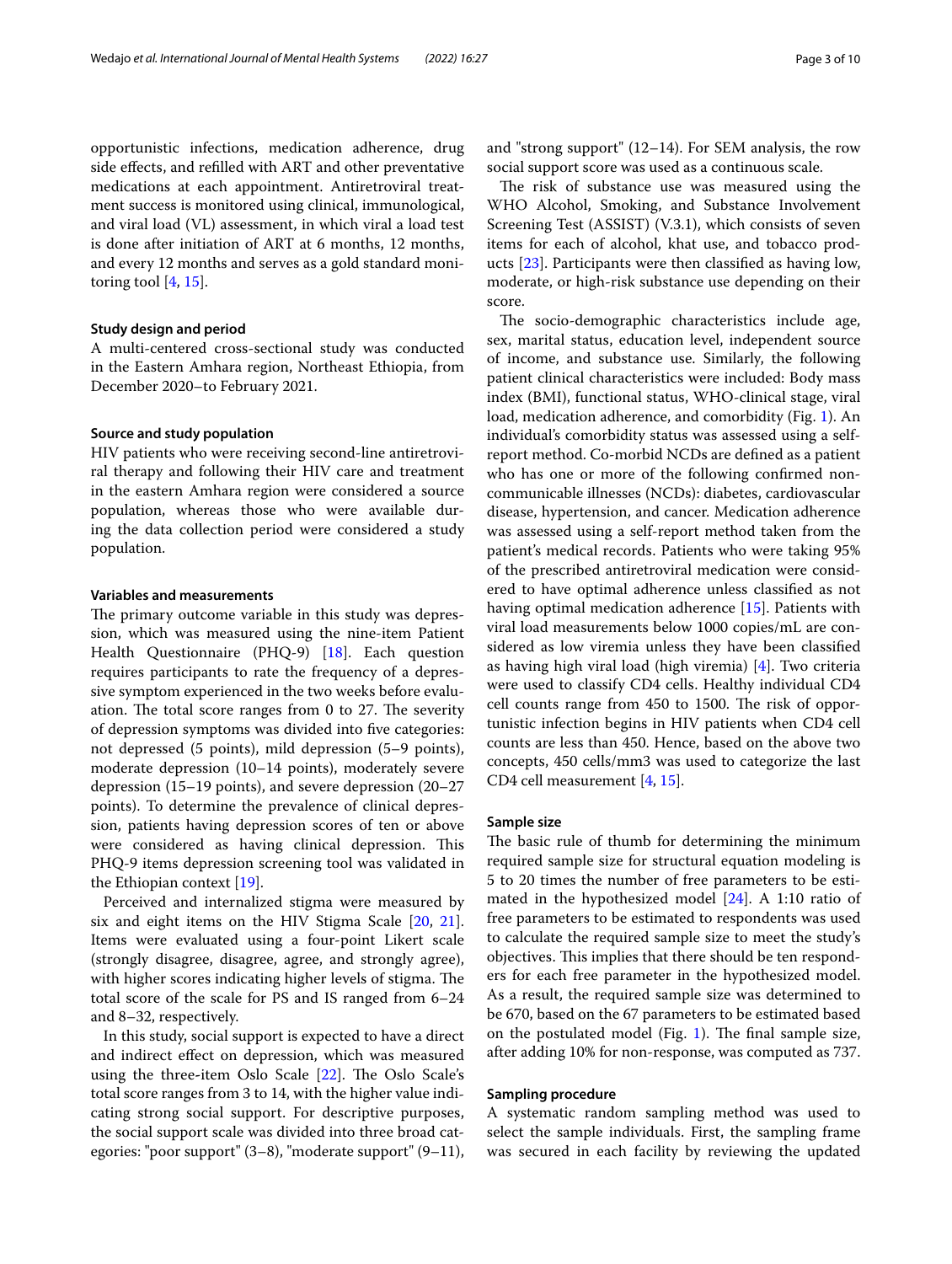

<span id="page-3-0"></span>ART registration logbook. Then, based on the number of patient loads, samples were proportionally allocated to each health facility. Finally, using the systematic random sampling method, sample clients were recruited every third interval while the clients came for routine follow-up.

### **Data collection**

Data were collected using a structured questionnaire via face-to-face interviews by trained degree nurses at the ART outpatient department (ART-OPD). A questionnaire was prepared in the local language and data were collected for a three-month duration while the patient came for a routine clinical visit. Moreover, document reviews are also done to extract patient clinical profles. The extraction sheet was prepared per the national consolidated antiretroviral guidelines [\[15](#page-9-4)].

### **Data quality management**

To ensure the quality of the data, the questionnaire was prepared by considering existing literature and guidelines. Furthermore, validated tools were used to measure latent constructs. The questionnaire was also pretested, and necessary modifcations were made. Data collectors were trained on the objective of the study, the content of the questionnaire, and, in general, how to collect the required data. The data collection procedures were closely supervised, and on-site feedback was given.

#### **Data analysis**

Data were cleaned and entered into the EpiData Version 3.1 software. Then, exported to Stata version 14 for further analysis. For categorical variables, frequency (%) was computed. For a continuous variable, frst, distributional assumptions were checked using the Kolmogorov–Smirnov and Shapiro–Wilk test. Then, for normally and skewed distributed continuous variables, mean with standard deviation (SD) and median (interquartile range, IQR) were employed, respectively.

The hypothesized association between various exogenous and endogenous or mediating variables was verifed using the Structural Equation Model (SEM). The effect size was presented using standardized and unstandardized beta coefficients, and statistical significance was declared at a P-value less than 0.05. The analysis began with the hypothesized model (Fig. [1](#page-3-0)), and modifcations were made iteratively by comparing model ft indices and information criteria of each model ftted, then adding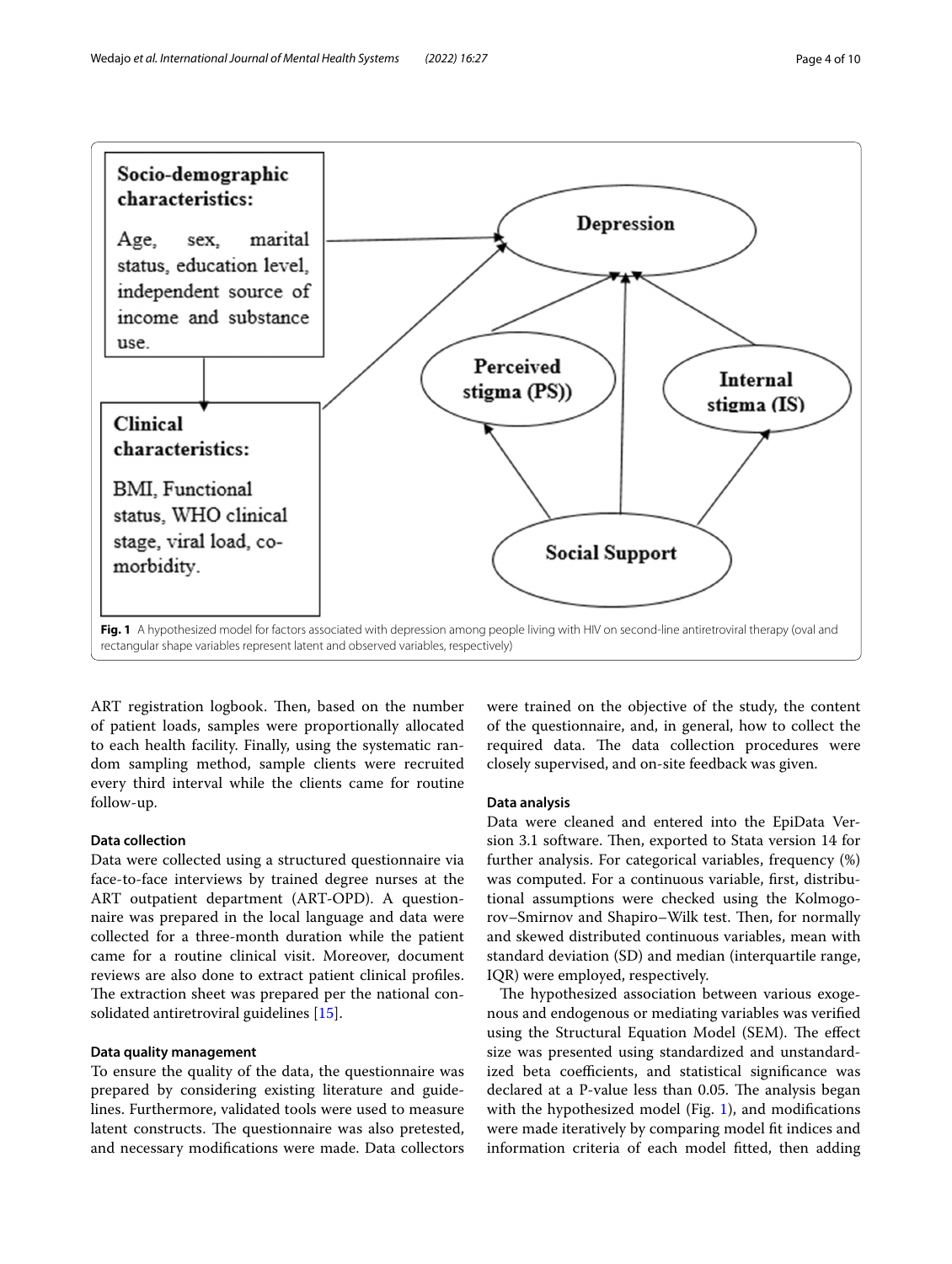path links or including mediator variables if the path coefficient is statistically significant and theoretically supported. Finally, an over-identifed model with the best model ft indices and the smallest amount of information was kept (Fig. [1\)](#page-3-0). The direct, indirect, and total effects were calculated using a nonlinear combination of estimator techniques when the mediation efect was present.

## **Results**

## **Socio‑demographic characteristics**

Out of 737 approached sample patients, 714 (96.87%) agreed and gave their consent to participate in this study. Of those surveyed, 468 (65.5%) lived in urban areas, 400 (56%) were female, and 342 (47.9%) were married. Concerning the source of income, 511 (71.6%) participants had an independent source of income. Similarly, of the 714 participants, 281(39.4%) had not attained formal education, and 355 (49.7%) were orthodox religious followers. The median (IQR) age and year on antiretroviral therapy of participants were 37 (30–45) years and 10  $(8-13)$  years, respectively (Table [1](#page-4-0)).

#### **Clinical characteristics**

Out of 714 study participants, 545 (76.3%) had a BMI of  $> = 18.5$  kg/m<sup>2</sup>, while 540 (75.6%) participants had viral load measurements below 1000 copies/ml. Similarly, 685 (95.9%) and 608 (85.2%) participants were not in advance of the WHO clinical stage and workable functional status, respectively. Regarding medication adherence and comorbidity status, 679 (95.1%) patients had optimal adherence and 63 (8.8%) patients had a comorbid disease. TDF-3TC-ATV/r (361 (50.6%)) and AZT-3TC-ATV/r (338 (47.3%) were the most prescribed secondline antiretroviral regimens (Table [2](#page-5-0)).

<span id="page-4-0"></span>**Table 1** Socio-demographic characteristics of PLHIV on second-line antiretroviral therapy in the Eastern Amhara region, Northeast Ethiopia, December 2020–February 2021 ( $n=714$ )

| Socio-demographic characteristics                   | <b>Total (714)</b> | Depression (198) |
|-----------------------------------------------------|--------------------|------------------|
|                                                     | N (%)              | N(% )            |
| Sex                                                 |                    |                  |
| Female                                              | 400 (56)           | 122 (30.5)       |
| Male                                                | 314 (44)           | 76 (24.2)        |
| Residence                                           |                    |                  |
| Urban                                               | 468 (65.5)         | 122(26.1)        |
| Rural                                               | 246 (34.5)         | 76 (30.9)        |
| Marital status                                      |                    |                  |
| Married                                             | 342 (47.9)         | 78 (22.8)        |
| Single                                              | 149 (20.9)         | 52 (34.9)        |
| Divorce                                             | 142 (19.9)         | 53 (37.3)        |
| Widowed                                             | 81 (11.3)          | 15(18.5)         |
| Religion                                            |                    |                  |
| Orthodox                                            | 355 (49.7)         | 102 (28.7)       |
| Muslim                                              | 346 (48.5)         | 93 (26.9)        |
| Protestant                                          | 10(1.4)            | 2(20)            |
| Catholic                                            | 3(0.4)             | 1(33.3)          |
| Educational level                                   |                    |                  |
| Not formally educated                               | 281 (39.4)         | 79 (28.1)        |
| Primary school (Grade 1-8)                          | 268 (37.5)         | 69 (25.7)        |
| Secondary school (9-12)                             | 109 (15.3)         | 28 (25.7)        |
| Above 12 grade (12. <sup>+</sup> grade)             | 56 (7.8)           | 22(39.3)         |
| Independent source of income                        |                    |                  |
| Yes                                                 | 511 (71.6)         | 122 (23.9)       |
| <b>No</b>                                           | 203 (28.4)         | 76 (37.4)        |
| Risk of substance use                               |                    |                  |
| Low-risk substance use                              | 574 (80.4)         | 109 (19.0)       |
| Moderate and high-risk substance use                | 140 (19.6)         | 89 (63.6)        |
| Age, median (IQR) (year)                            | $37(30-45)$        | $32(27 - 44.5)$  |
| Year on antiretroviral therapy, median (IQR) (year) | $10(8-13)$         | $10(7-12)$       |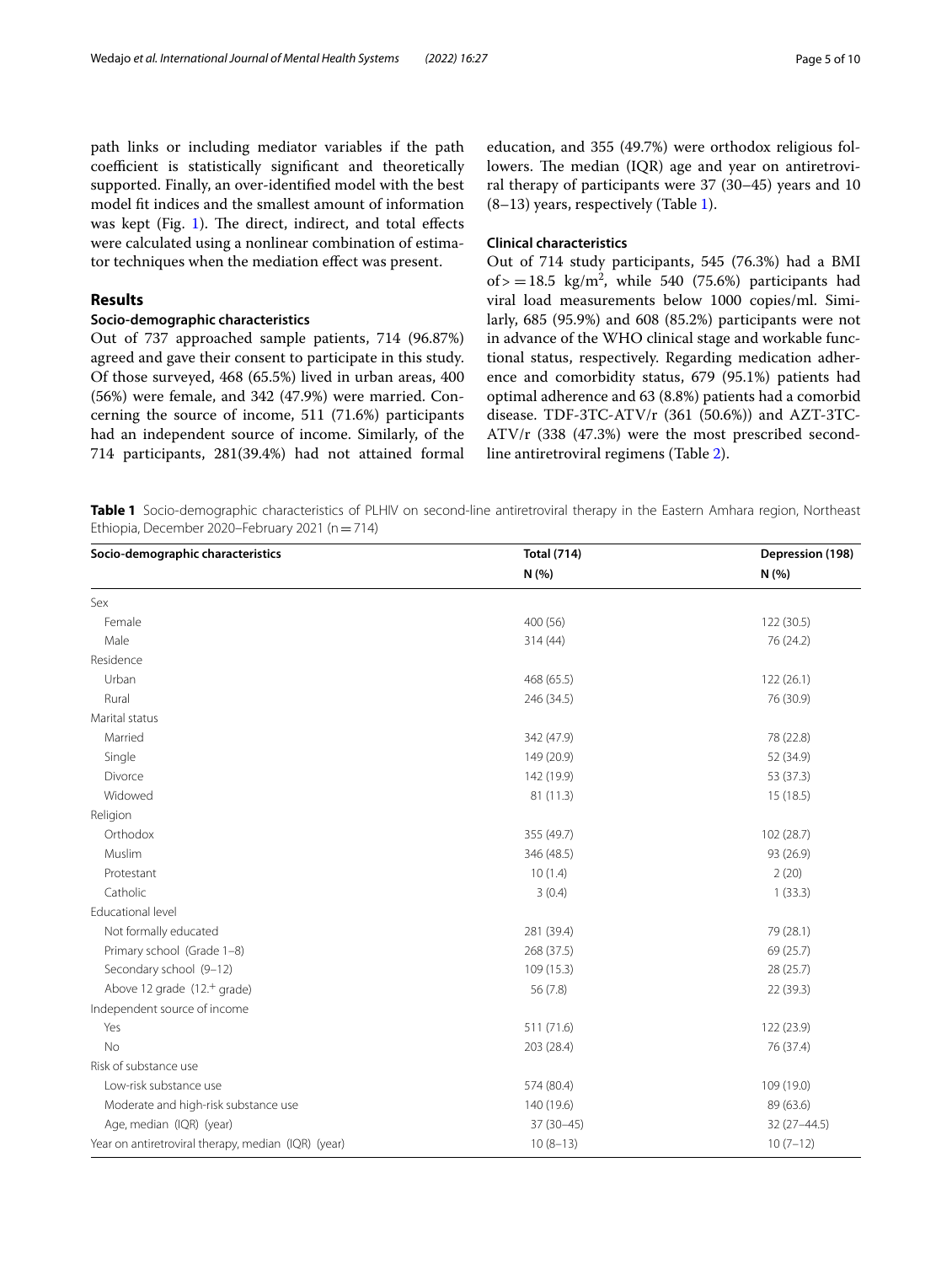<span id="page-5-0"></span>**Table 2** Clinical characteristics of PLHIV on second-line antiretroviral therapy in the Eastern Amhara region, Northeast Ethiopia, December 2020–February 2021 ( $n=714$ )

| <b>Clinical characteristics</b>       | <b>Total (714)</b><br>N(% ) | Depression (198)<br>N (%) |  |
|---------------------------------------|-----------------------------|---------------------------|--|
| <b>BMI</b>                            |                             |                           |  |
| $>$ = 18.5 kg/m <sup>2</sup>          | 545 (76.3)                  | 146 (26.8)                |  |
| $<$ 18.5 kg/m <sup>2</sup>            | 169 (23.7)                  | 52 (30.8)                 |  |
| Functional status                     |                             |                           |  |
| Workable                              | 608 (85.2)                  | 134 (22.0)                |  |
| Not workable                          | 106 (14.8)                  | 64 (60.4)                 |  |
| WHO clinical stage                    |                             |                           |  |
| I and II                              | 685 (95.9)                  | 179 (26.1)                |  |
| III and IV                            | 29 (4.1)                    | 19 (65.5)                 |  |
| Last HIV viral load measurement       |                             |                           |  |
| High viremia                          | 540 (75.6)                  | 110 (20.4)                |  |
| I ow viremia                          | 174 (24.4)                  | 88 (50.6)                 |  |
| Last CD4 cells measurement            |                             |                           |  |
| $\epsilon = 450$ cell/mm <sup>3</sup> | 603 (84.5)                  | 174 (28.9)                |  |
| $>$ 450 cell/mm <sup>3</sup>          | 111(15.5)                   | 24(21.6)                  |  |
| Medication adherence                  |                             |                           |  |
| Optimal adherence                     | 679 (95.1)                  | 174 (25.6)                |  |
| Not optimal adherence                 | 35(4.9)                     | 24 (68.6)                 |  |
| Comorbidity status                    |                             |                           |  |
| No                                    | 651 (91.2)                  | 156 (24.0)                |  |
| Yes                                   | 63(8.8)                     | 42 (66.7)                 |  |
| Second-line ART                       |                             |                           |  |
| TDF-3TC-ATV/r                         | 361 (50.6)                  | 91(25.2)                  |  |
| AZT-3TC-ATV/r                         | 338 (47.3)                  | 100 (29.6)                |  |
| TDF-3TC-LPV/r                         | 11(1.5)                     | 6(54.5)                   |  |
| AZT-3TC-LPV/r                         | 4(0.6)                      | 1(25)                     |  |

#### **Depression, social support, and stigma measurement**

The prevalence of clinical depression among HIV patients on second-line therapy was 27.7% (95% CI 24.7–31.1%). Out of 714 participants, 47.1% (336) had no signs of

depression, while 25.2%, 19.9%, 5.7%, and 2.1% of patients had mild, moderate, moderately severe, and severe signs of depression, respectively. Concerning social support, 24.8% (177), 51.3% (366), and 23.9% (171) of participants had poor, moderate, and strong social support, respectively. The mean  $(\pm SD)$  perceived stigma score of participants was  $11.2 \pm 4.1$ . The mean ( $\pm$ SD) internal stigma score of participants was  $14.2 \pm 4.2$ .

## **Correlations between depression, social support, perceived stigma, and other covariates**

The relation between depression with social support and perceived stigma was statistically signifcant with Pearson correlation coefficient (r) measurement ( $r=-0.63$ , P-value < 0.001) and  $(r=0.57, P-value < 0.001)$ , respectively. Social support was negatively correlated with perceived stigma ( $r = -0.48$ , P-value < 0.001) (Table [3](#page-5-1)).

## **Measurement model**

Confrmatory Factor Analysis (CFA) revealed that all the factor loadings for latent variables were statistically signifcant at a P-value less than 0.001. Furthermore, an evaluation of model ftness was made. It revealed that the fnal model was a good ft at Root Mean Square Error of Approximation (RMSEA)=0.07, Standardized root mean square residual  $(SRMR)=0.04$ , and a Comparative Fit Index (CFA) =  $0.93$  value (Fig. [2\)](#page-6-0).

## **Factors associated with depression (direct and indirect efects)**

Social support has a direct and indirect negative efect on depression. The direct effect of social support was that as a patient's social support score increased by one unit, their depression score fell by 0.90 factor on average while holding the effect of other covariates in the model constant  $[\beta = -0.9, (95\% \text{ CI:} -1.11 \text{ to } -0.69)]$ . Furthermore, perceived stigma moderated the efect of social support on depression  $\beta = -0.22$ , (95% CI:  $-0.31$  to

<span id="page-5-1"></span>

| Table 3 Correlation between depression, social support, perceived stigma, and other covariates |
|------------------------------------------------------------------------------------------------|
|------------------------------------------------------------------------------------------------|

| use (Sub- |
|-----------|
|           |
|           |
|           |
|           |
|           |
|           |
|           |
|           |

*SS* social support, *PS* perceived stigma, *Fun* functional status, *VL-sub* last viral load measurement, *CoM* comorbidity with chronic diseases, *SubUse* risk of substance use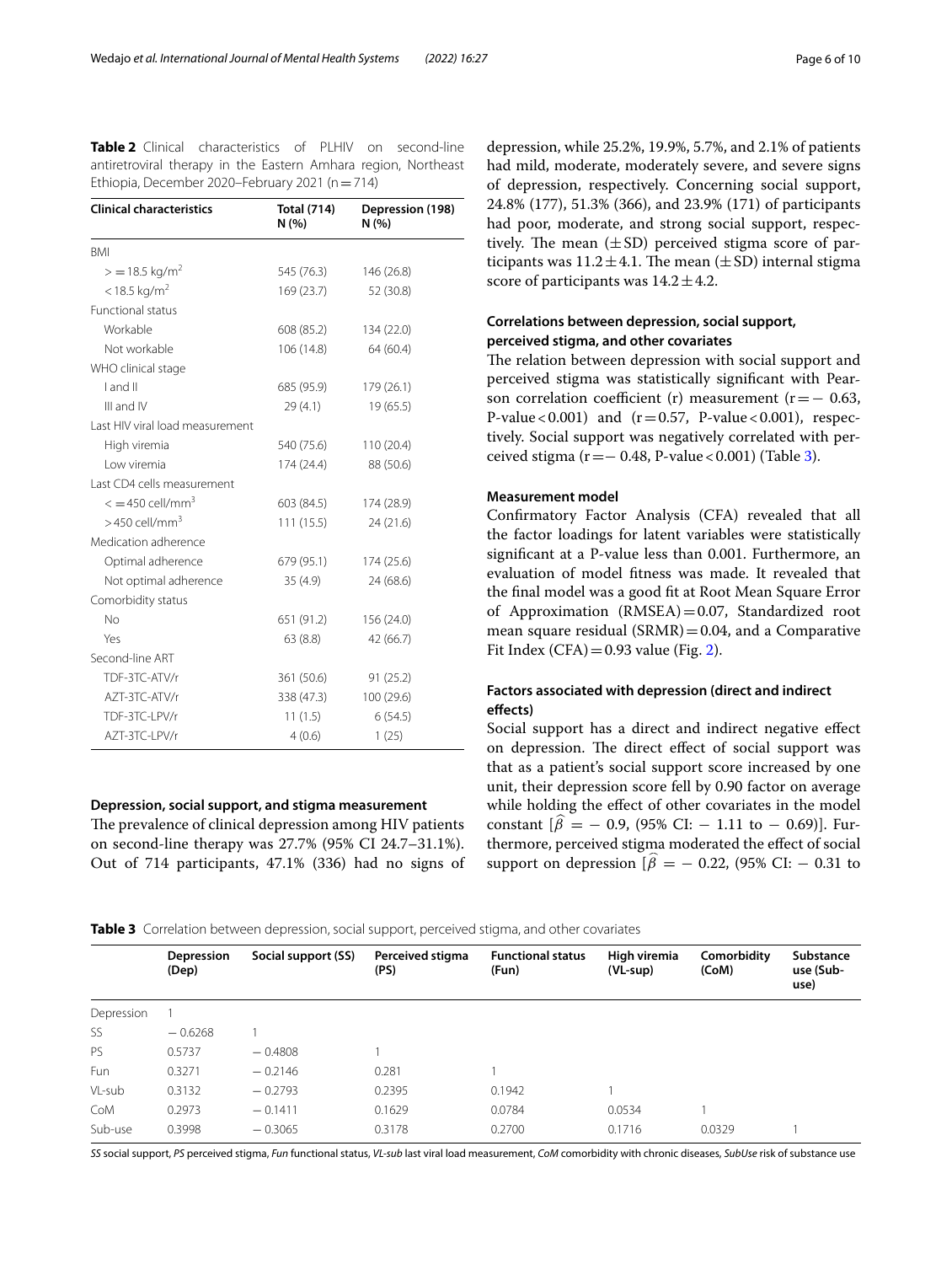

<span id="page-6-0"></span>− 0.13)]. Overall, with one unit increase in social support score, on average depression symptom score fell by 1.12 factors, while all other variables in the model remained constant  $\left[\beta = -1.12\right. (95\% \text{ CI:} - 1.34 \text{ to } -0.90)$ .

Similarly, as the patient-perceived stigma score increased by one unit, the average depression symptom score increased by 0.40, while holding the efect of other covariates in the model constant [ $\beta$  = 0.40, (95% CI:  $0.23 - 0.57$ ].

Patients with a non-workable functional status had a 0.2 higher average depressive symptom score than those with a workable functional status [ $\beta = 0.2$ , (95% CI: 0.1– 0.31)]. Patients with a high HIV viral load and those who had comorbid disease had an average depression score of 0.17 and 0.49 points higher than their counterparts, respectively. Patients at moderate and severe risk of substance use have a 0.29 higher risk of depression than lowrisk patients  $[\beta = 0.29, (95\% \text{ CI: } 0.18-0.39)]$  (Table [4](#page-7-0)).

## **Discussion**

The purpose of this study was to determine the magnitude of depression and its determinants among PLHIV on second-line antiretroviral therapy. And found that more than one in four HIV patients had experienced clinically signifcant depression. Poor social support, high perceived stigma, comorbidities, substance use, uncontrolled viremia, and non-workable functional status were factors signifcantly associated with depression.

The prevalence rate of clinically significant depression in this study was 27.7%. This finding is higher than Ethiopia's national health survey depression prevalence rate (9.1%), which was conducted on the general population [[7\]](#page-8-6) as well as other studies done on HIV patients [[25](#page-9-14)[–27](#page-9-15)]. In contrast, the fnding of this study is lower than some other studies  $[28-32]$  $[28-32]$ . This variation could be due to the diference in depression screening tools used in diferent research. Besides, socio-demographic and cultural variation might have a role in the variability of depression prevalence from place to place. In general, this fnding confrms that a considerable number of HIV patients are affected by depression. This may have multi-face implications at the individual, public, and policy levels. Hence, screening, prevention, and control strategies including psychosocial support should be strengthened in routine HIV clinical care by integrating with WHO's mental health Gap Action Programme (mhGAP) [\[33\]](#page-9-18).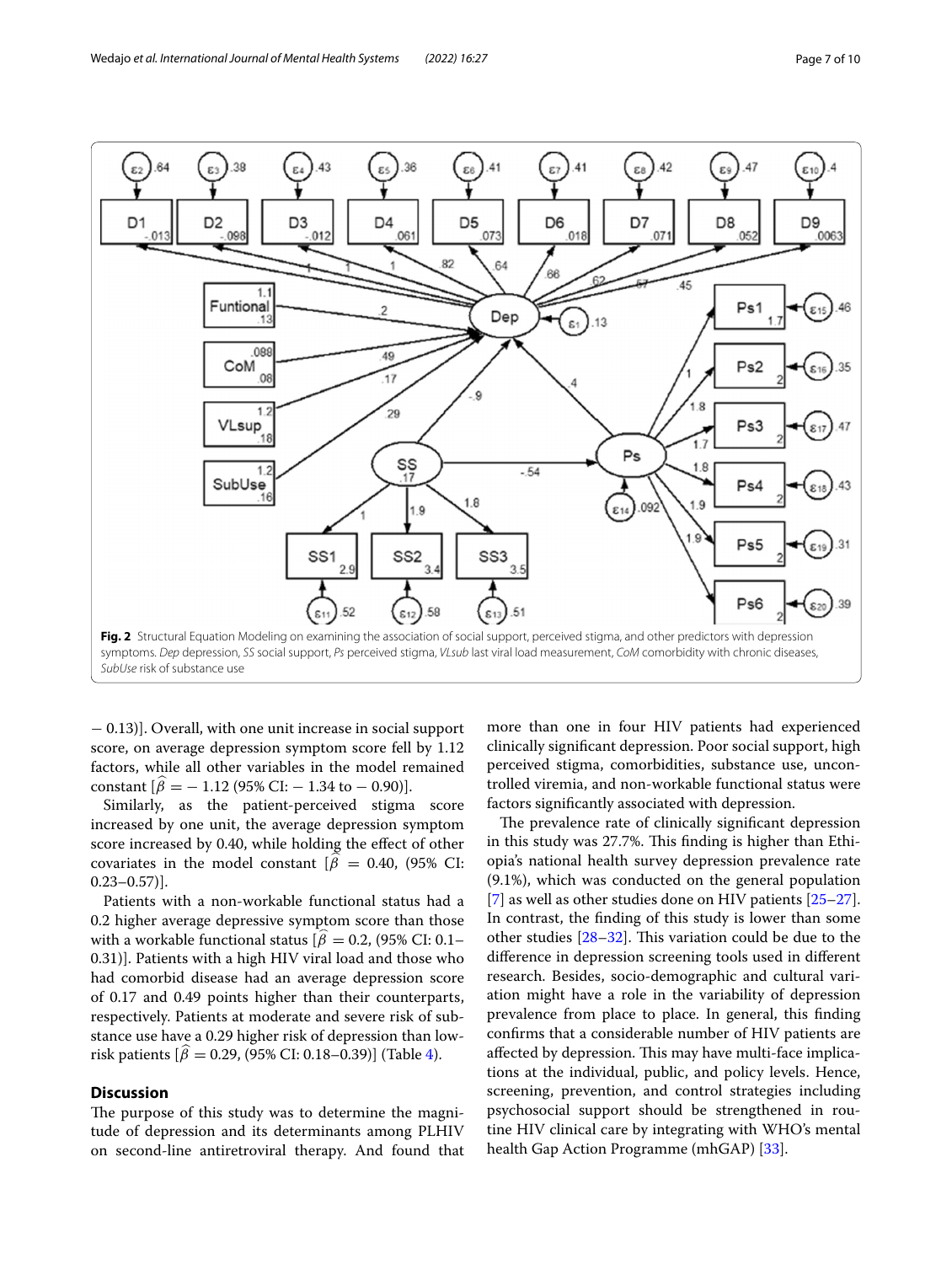|                                               | Estimates $(\widehat{\beta})$ | Standardized estimate | SE of $\widehat{\beta}$ | 95% CI             |
|-----------------------------------------------|-------------------------------|-----------------------|-------------------------|--------------------|
| Covariates                                    |                               |                       |                         |                    |
| Social support $\rightarrow$ depression       | $-0.90$                       | $-0.58$               | 0.11                    | $-1.11$ to $-0.69$ |
| Social support $\rightarrow$ perceived stigma | $-0.54$                       | $-0.6$                | 0.07                    | $-0.66$ to $-0.41$ |
| Perceived stigma $\rightarrow$ depression     | 0.40                          | 0.24                  | 0.09                    | $0.23 - 0.57$      |
| An indirect effect of social support          |                               |                       |                         |                    |
| $SS \rightarrow PS \rightarrow depression$    | $-0.22$                       | $-0.14$               | 0.05                    | $-0.31$ to $-0.13$ |
| The total effect of social support            |                               |                       |                         |                    |
| $SS \rightarrow$ depression                   | $-1.12$                       | $-0.72$               | 0.11                    | $-1.34$ to $-0.90$ |
| Other covariate effects on depression         |                               |                       |                         |                    |
| Functional status: not workable               | 0.2                           | 0.11                  | 0.06                    | $0.1 - 0.31$       |
| Comorbidity status: being comorbid            | 0.49                          | 0.22                  | 0.07                    | $0.35 - 0.63$      |
| Last HIV viral load measurement               |                               |                       |                         |                    |
| High viremia ( $VL$ $>$ $=$ 1000copies/ml)    | 0.17                          | 0.11                  | 0.05                    | $0.08 - 0.26$      |
| Risk of substance use                         |                               |                       |                         |                    |
| Moderate and severe risk of substance use     | 0.29                          | 0.18                  | 0.05                    | $0.18 - 0.39$      |

<span id="page-7-0"></span>**Table 4** Direct and indirect efect of socio-demographic, clinical, and perceived stigma on depression symptoms among PLHIV on Second-line antiretroviral therapy in Eastern Amhara region, Northeast Ethiopia, December 2020–February 2021 (n=714)

The likelihood of depression was found to be negatively related to social support. This association is supported by many studies [[8,](#page-8-7) [31](#page-9-19), [34\]](#page-9-20). Perceived stigma, on the other hand, was positively correlated with depression, which is consistent with prior research fndings [[8](#page-8-7), [21,](#page-9-10) [31](#page-9-19)]. Patients who receive social support from family, friends, and other concerned individuals can develop a stronger sense of self-worth [\[35](#page-9-21)], gain strength and courage, and feel safe and supported during their illness [[36\]](#page-9-22). Social support also improves medication adherence [[37](#page-9-23)[–39](#page-9-24)], clinical outcomes, and reduces HIV/AIDS stigma [\[38](#page-9-25)], all of which may reduce the risk of depression. Furthermore, social support reduces stress, fear, and the risk of depression associated with COVID-19 [\[40](#page-9-26)[–42\]](#page-9-27). Generally, this study implies that social support plays a pivotal role in averting mental health problems. Hence, support from family and friends should be encouraged at the societal level while keeping COVID mitigation strategies.

Being non-workable functional status and being comorbid with non-communicable diseases (NCDs) were positively associated with the risk of depression. This fnding is consistent with the fndings of other studies [[25,](#page-9-14) [32](#page-9-17)]. Prior literature showed that a signifcant number of PLHIV had developed non-communicable diseases such as cardiovascular disease, diabetes mellitus, and cancer [[43,](#page-9-28) [44\]](#page-9-29). Co-occurrence of NCDs in people living with HIV increases pill burden, worsens chronic pain, impaired diet, and disrupts sleep patterns. This also further increases the risk of depression and other mental health problems. Moreover, being unproductive and dependent on others in daily living aggravates the occurrence of depression. Hence, NCD intervention packages should be integrated and delivered with chronic HIV care at the ART clinic.

Uncontrolled viremia and the risk of depression were also positively correlated, which is supported by other studies [[45,](#page-9-30) [46](#page-9-31)]. When viremia is uncontrolled while on second-line antiretroviral therapy, patients may be concerned about developing drug resistance, treatment failure, and clinical worsening. As a result, depression and other mental health concerns will become more common. Thus, patient-centered psychological counseling, routine viral load monitoring, and enhanced adherence support should be strengthened for high viral load patients.

Substance use was linked to an increased risk of depression, which is supported in prior studies [\[7,](#page-8-6) [26](#page-9-32), [47\]](#page-9-33). Patients on second-line antiretroviral therapy may experience psychological stress, particularly during the COVID-19 pandemic, and substance use might provide temporary relief from mental distress. Substance abuse, on the other hand, leads to depression and other mental health issues over time [\[48](#page-9-34), [49](#page-9-35)]. Depression, in turn, may increase the chance of substance use. This finding suggests that screening for risk of substance use should be promoted in routine HIV clinical care to reduce the burden of depression in HIV patients.

#### **Strength of the study**

First, the study is the frst of its kind in Ethiopia to provide frst-hand information to improve depression in HIV patients on second-line therapy. Second, this study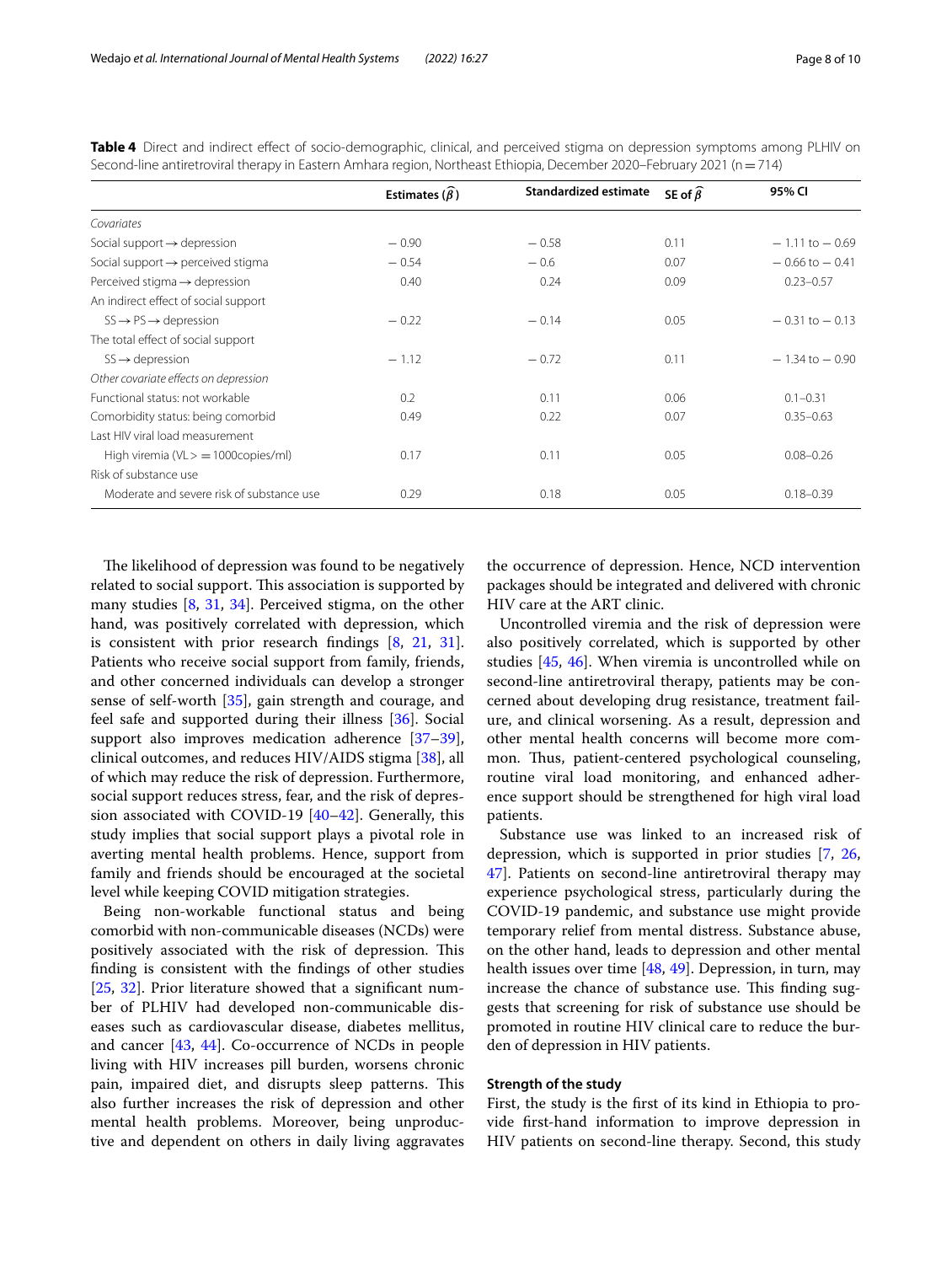examines the direct, and indirect efects of covariates using SEM analysis while controlling measurement errors for latent variables. Third, it was conducted with large sample size and considered social and clinical variables simultaneously. Lastly, the fndings of this study can be generalized to other low-income areas where similar WHO HIV treatment modalities are used.

### **Limitation of the study**

This study failed to examine depression episodes across time. As a result, longitudinal research should be considered as a possible solution that allows seeing depression episodes across time after the commencement of ARV. The other limitation was related to the depression screening tool, which is not a diagnostic tool. Self-reported adherence measurement may introduce an overestimation of adherence secondary to social desirability and intentional recall bias. Similarly, risk of substance use and stigma assessment tools may also have social-desirability and intentional recall bias. Comorbidity is measured via self-reported whether a patient has confrmed diabetes mellitus, cardiovascular disease, hypertension, and cancer. This may undermine the proportion of comorbid cases.

#### **Conclusions**

This study revealed that there was a high prevalence of depression among HIV patients taking second-line antiretroviral therapy. Social support has a direct and indirect efect on depression. Perceived stigma mediates the efect of social support on depression. Having comorbid NCDs, uncontrolled viral load, substance use, and not-workable functional status were all found to be signifcant predictors of depression in PLHIV.

#### **Abbreviations**

ART: Antiretroviral therapy; PLHIV: People living with HIV; VL: Viral load; BMI: Body Mass Index; IQR: Interquartile range; SEM: Structural Equation Model; PHQ-9: Nine items patient health questionnaire; COVID-19: Coronavirus Disease 2019; NCD: Non-communicable disease (NCDs).

#### **Acknowledgements**

We acknowledge the Institutional Review Board (IRB) of Bahir Dar University's College of Medicine and Health Science, School of Public Health, for providing timely ethical approval and unwavering support. We would also like to thank the managers and employees at all health facilities for allowing us to conduct the study, as well as the data collectors who gathered the data throughout the COVID 19 era.

#### **Author contributions**

SW and GD: Contributed to the conception and design of the work, and data analysis. AD and FA: wrote the main manuscript text, including fgures and tables. Furthermore, all authors have agreed to the submitted journal and agree to be accountable for all aspects of the work. All authors read and approved the fnal manuscript.

#### **Funding**

This research was supported by Bahir Dar University College of Medicine and Health Science, School of Public Health. The funding body had no role in the design of the study, in the collection, analysis, and interpretation of data, and in writing the manuscript.

#### **Availability of data and materials**

The materials and datasets used and analyzed in the current study are available from the corresponding author upon reasonable request.

#### **Declarations**

#### **Competing interests**

The authors declare no competing interests.

#### **Ethics approval and consent to participate**

This research was carried out in line with the Helsinki Declaration. The Institutional Review Board (IRB) of Bahir Dar University's College of Medicine and Health Science granted ethical approval with reference number 00224/2020. In addition, permission from facilities was acquired to use anonymized data. Furthermore, the confdentiality of the collected data was ensured by the use of code numbers rather than personal identifcation and the locking of the checklist. The purpose and signifcance of the study were explained to the participants, and each provided written informed consent before data was collected. Anonymous techniques were employed throughout the research process to keep data private.

#### **Consent for publication**

Not applicable.

#### **Competing interests:**

None of the authors has any competing interests.

#### **Author details**

<sup>1</sup> School of Public Health, CMHS, Wollo University, Dessie, Ethiopia. <sup>2</sup> School of Public Health, CMHS, Bahir Dar University, Bahir Dar, Ethiopia. <sup>3</sup>Country Director, Nutrition International (NI) in Ethiopia, Addis Ababa, Ethiopia.

# Received: 12 January 2022 Accepted: 18 May 2022<br>Published online: 13 June 2022

#### **References**

- <span id="page-8-0"></span>1. UNAIDS. FACT SHEET 2021 global HIV statistics. End. AIDS epidemic, no. June, pp. 1–3, 2021.
- <span id="page-8-1"></span>2. Estill J, et al. The need for second-line antiretroviral therapy in adults in sub-Saharan Africa up to 2030: a mathematical modeling study. Lancet HIV. 2016;3018(16):1–8.
- <span id="page-8-2"></span>3. Endalamaw A, Mekonnen M, Geremew D, Yehualashet FA, Tesera H, Habtewold TD. HIV/AIDS treatment failure and associated factors in Ethiopia: meta-analysis. BMC Public Health. 2020;20(82):1–12.
- <span id="page-8-3"></span>4. World Health Organization. Consolidated guidelines on the use of antiretroviral drugs for treating and preventing HIV infection. 2016.
- <span id="page-8-4"></span>5. Secretariat. HIV/AIDS and mental health: report by the," 2008.
- <span id="page-8-5"></span>6. World Federation for Mental health. Depression : a global crisis. Companies, Int Trade Hum Rights, pp. 1–40, 2010.
- <span id="page-8-6"></span>7. Hailemariam S, Tessema F, Asefa M, Tadesse H, Tenkolu G. The prevalence of depression and associated factors in Ethiopia: fndings from the National Health Survey. Int J Ment Health Syst. 2012;6(1):23. [https://](https://doi.org/10.1186/1752-4458-6-23) [doi.org/10.1186/1752-4458-6-23.](https://doi.org/10.1186/1752-4458-6-23)
- <span id="page-8-7"></span>8. Amare T, Getinet W, Shumet S, Asrat B. Prevalence and associated factors of depression among PLHIV in Ethiopia : systematic review and meta-analysis, 2017. Hindawi AIDS Res Treat. 2018;2018:9.
- <span id="page-8-8"></span>9. Chenneville T, Gabbidon K, Hanson P, Holyfeld C. The impact of COVID-19 on HIV treatment and research: a call to action. Int J Environ Res Public Health. 2020;17(12):1–14.
- <span id="page-8-9"></span>10. Mi T, et al. Mental health problems of HIV healthcare providers during the COVID-19 Pandemic: the interactive efects of stressors and coping. AIDS Behav. 2021;25(1):18–27.